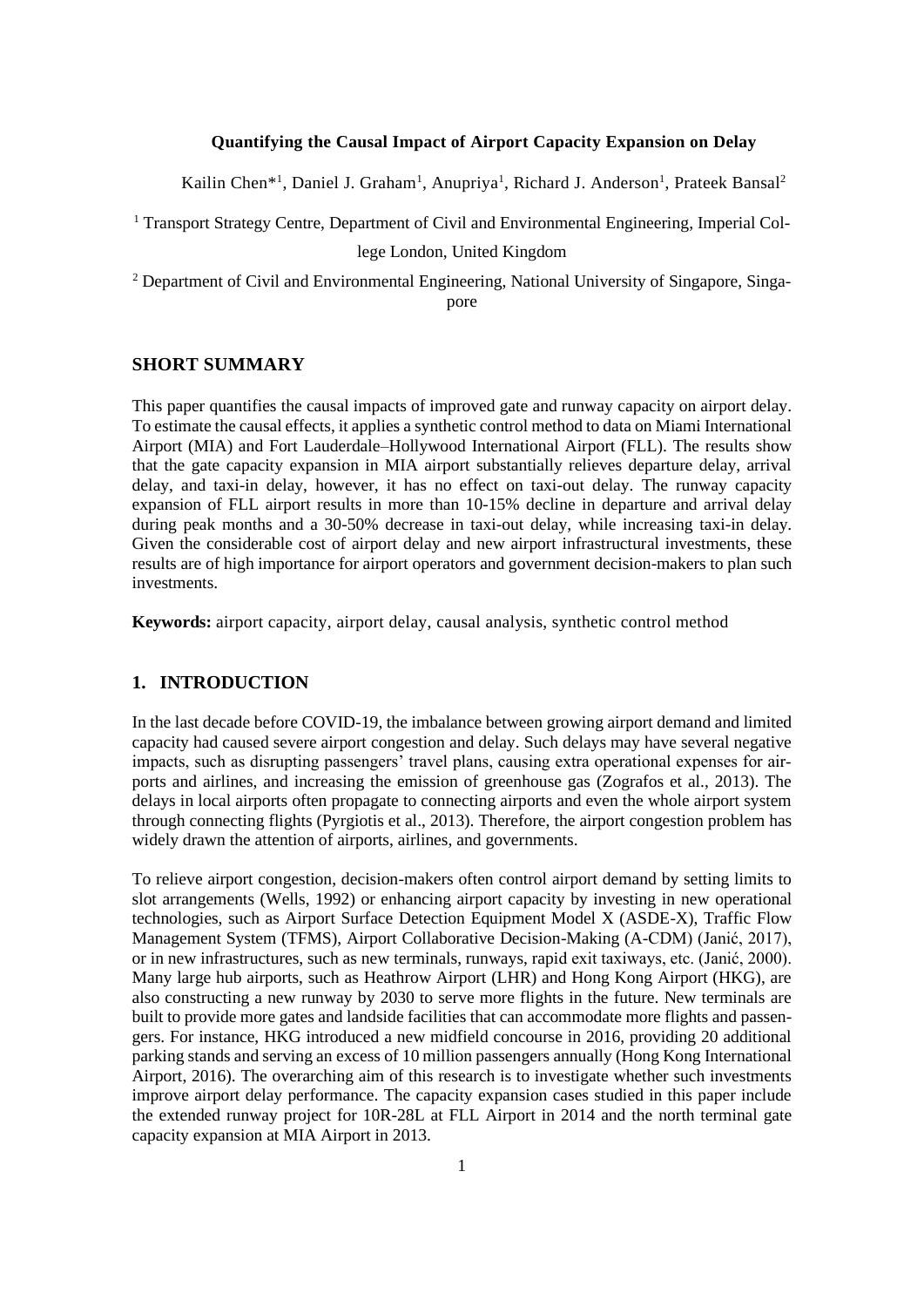### *Background*

When airports reach about 70 percent of their annual flight capacity, decision-makers may start to plan for capacity expansion because the usual timeline from planning to operation could be more than ten years (GAO, 2003). The timeline is determined by factors such as availability of funding, anticipated environmental impact and political regulations. Once the capacity expansion is introduced, the ratio of demand-to-capacity is expected to decrease and, consequently, relieve airport congestion and reduce related delays. For flight departures, runway capacity expansion may alleviate congestion during taxiing-out and queuing for take-off, thus reducing the taxi-out time and departure delay. Additionally, for flight arrivals, the following impact may be realized. Arriving flights need to queue for taxiing-in to the gate after landing. When the precedent departing flight is delayed at the gate assigned for the next arriving flight, the arriving flight has to wait until either the departing aircraft pushes back and the gate is cleared, or it is reassigned to another gate. Enhancing runway capacity may allow for the punctual departure of flights from their respective gates, thus also reducing the arrival delay at the airport. Moreover, airport congestion may also result from limited gate capacity. Enhancing airport gate capacity may relieve congestion at the gates and improve both arrival delay and taxi-in time. If the precedent flights arrive on time, the following flights are more likely to depart on time. Thus, gate capacity enhancement may also decrease departure delay.

The literature examines both ex-ante and ex-post effects of airport capacity expansion. Numerous ex-ante studies evaluate the potential benefits of airport capacity expansion via analytical simulation models, such as cost-benefit analysis (Jorge and de Rus, 2004), utility-based methodology (Wei, 2008), supply-demand equilibrium analysis (Zou and Hansen, 2012), Analytic Hierarchy Process (AHP) (Zietsman and Vanderschuren, 2014), and Simple Additive Weighting (SAW) and Technique for Order Preference by Similarity to Ideal Solution (TOPSIS) (Janić, 2017). However, the impact predicted by such studies may be limited because of the underlying uncertainty in anticipating future demand, environmental performance control, and other political regulations. For instance, although the Düsseldorf International Airport (DUS) constructed a second runway in 1993, it was never permitted to use the runway due to restrictions on greenhouse gas emissions (Dray, 2020).

On the contrary, ex-post analyses provide insights that are derived from observed data. Such insights could be more appropriate to guide adjustments in potential capacity expansion plans or even motivate capacity expansion at other airports. However, the ex-post evidence in the literature remains limited (Hansen, 2004; Hansen and Wei, 2006; Wei and Hansen, 2006; Woodburn and Ryerson, 2014; Hansen et al., 1998; Dray, 2020). These studies are with major focus on runway capacity. Moreover, we note that previous empirical studies mostly rely on a simple before-andafter comparison to quantify the impact of airport capacity expansion. We argue that such estimates may suffer from confounding biases caused by temporal trends or extraneous factors, such as seasonal differences in air travel demand, unrelated to the intervention. Furthermore, the treatment assignment (that is, airport capacity expansion) may be non-random and rather conditional on factors such as the number of aircraft movements, which further exacerbates the confounding issue.

#### *Contributions*

To address the above-discussed confounding biases, this study uses a synthetic control analysis to quantify the causal impact of airport capacity expansion on airport delay. The idea is to understand the impact of the intervention on the treated unit with respect to a synthetic counterfactual unit unaffected by the intervention in the post-treatment period. We assess the impact of airport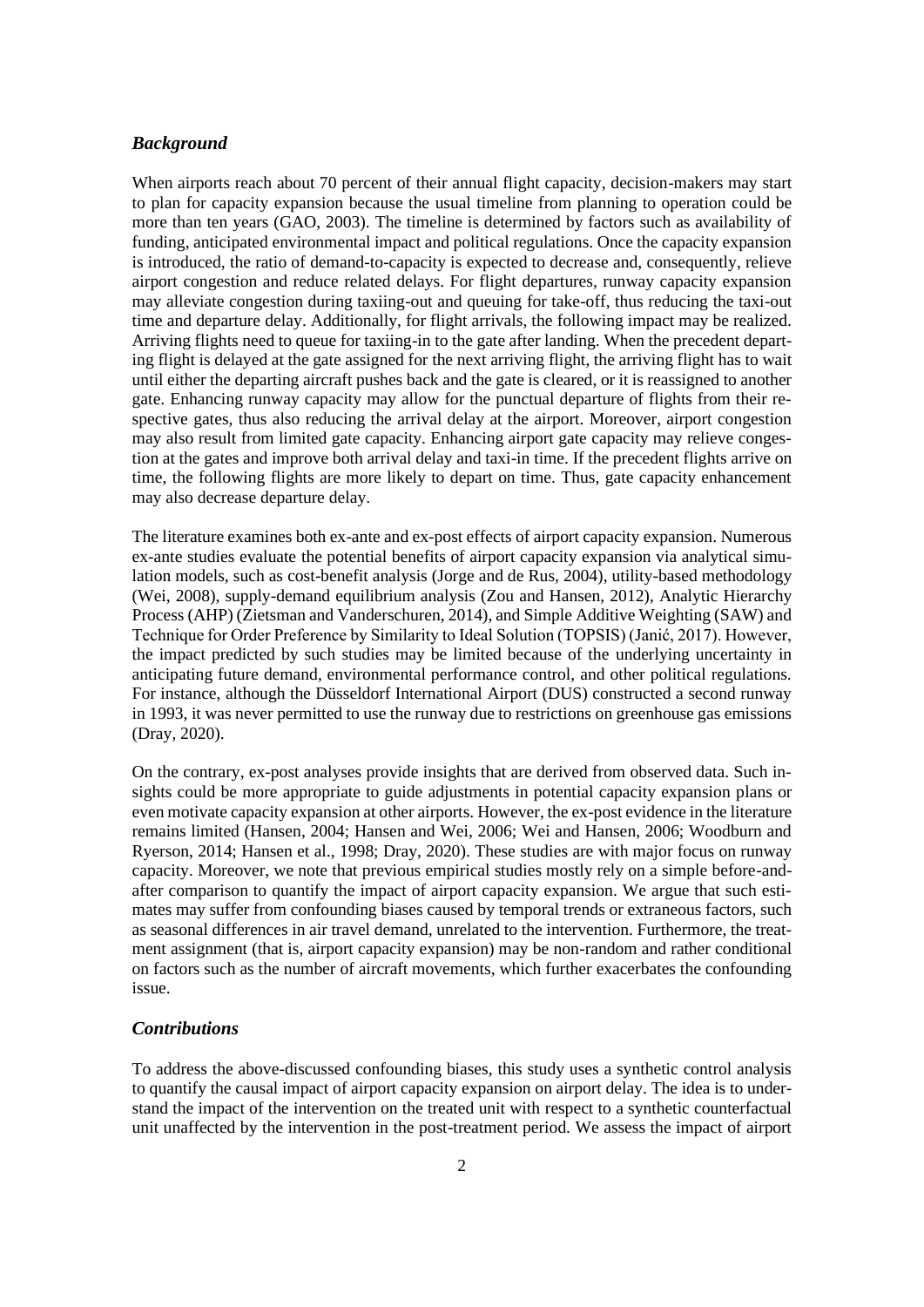capacity expansion in terms of both runway capacity and gate capacity via two case studies comprising the FLL and the MIA airports.

# **2. DATA AND METHODOLOGY**

# *Data*

We consider two case studies: (1) the runway capacity extension for  $10R-28L$  at the FLL airport introduced in September 2014 (Parsons, 2013), and (2) the north terminal gate capacity expansion at the MIA Airport introduced in 2013. We use monthly data on airport operations for 30 US core airports from the ASPM database for 2009-2016 (Federal Aviation Administration). The data reports operational attributes such as Scheduled Departures, Scheduled Arrivals, Average Gate Departure Delay, Average Taxi Out Time, Average Taxi Out Delay, Average Airborne Delay, Average Taxi In Delay, Average Gate Arrival Delay. The number of passengers for US airports is obtained from TranStats (Bureau of Transportation Statistics).

To quantify the causal effect of airport capacity expansion on airport delay, we define the essential elements for causal analysis, including treatment, outcome, and covariates. The treatment is defined as whether or not the airport begins operation of new infrastructure during 2019-2016. The measures for airport delay performance in terms of departure delay, arrival delay, taxi-out delay, and taxi-in delay, are the outcome variables in our model. The covariates in our model include the number of aircraft movements, number of passengers, an indicator of whether the airport is a hub airport (refer to the following sub-section for details).

### *Synthetic control method (SCM)*

We use the synthetic control method (SCM) to assess the causal impact of airport capacity expansion on airport delay. The SCM allows us to generate post-treatment counterfactual trends for the treated unit via a synthetically derived control unit. To derive the control unit, we conceptualize a weighted average of untreated US large hub airports, that is, those without any major infrastructural changes in the post-treatment period. The impact of airport capacity expansion is evaluated by comparing the actual airport delay performance of the treated unit and the weighted average of airport delay of such synthetic control unit.

One of the key assumptions underlying the SCM is that the treatment is exogenous to the outcome of interest. The suitability of the SCM to our case follows a strong assumption that the airport's decision to expand its capacity is not influenced by the level of congestion in the system. Following Zou and Hansen (2012), we argue that the aviation infrastructure investment is volatile and often conditional on several public, political, economic, and environmental factors. Thus, the airport delay performance may have a weak link to capacity investment.

Let *J* be the number of potential control units, and  $W = (w_1, w_2, ..., w_l)'$  be a  $(J \times 1)$  vector of non-negative weights for all potential control units such that  $\sum_l w_i = 1$ . The SCM aims to choose the best  $W^*$  by minimizing (1) so that the synthetic control unit resembles the treated unit in the pre-treatment period.

$$
\text{Min}_{W} (X_1 - X_0 W)' V (X_1 - X_0 W), \text{ st. } w_j \ge 0 \text{ and } \sum_{j=1}^{J} w_j = 1 \tag{1}
$$

 $X_1$  is a ( $K \times 1$ ) vector of delay predictors for the treated airport in the pre-treatment period.  $X_0$ is a  $(K \times J)$  matrix containing the values of these predictors for the *J* potential control units. *V*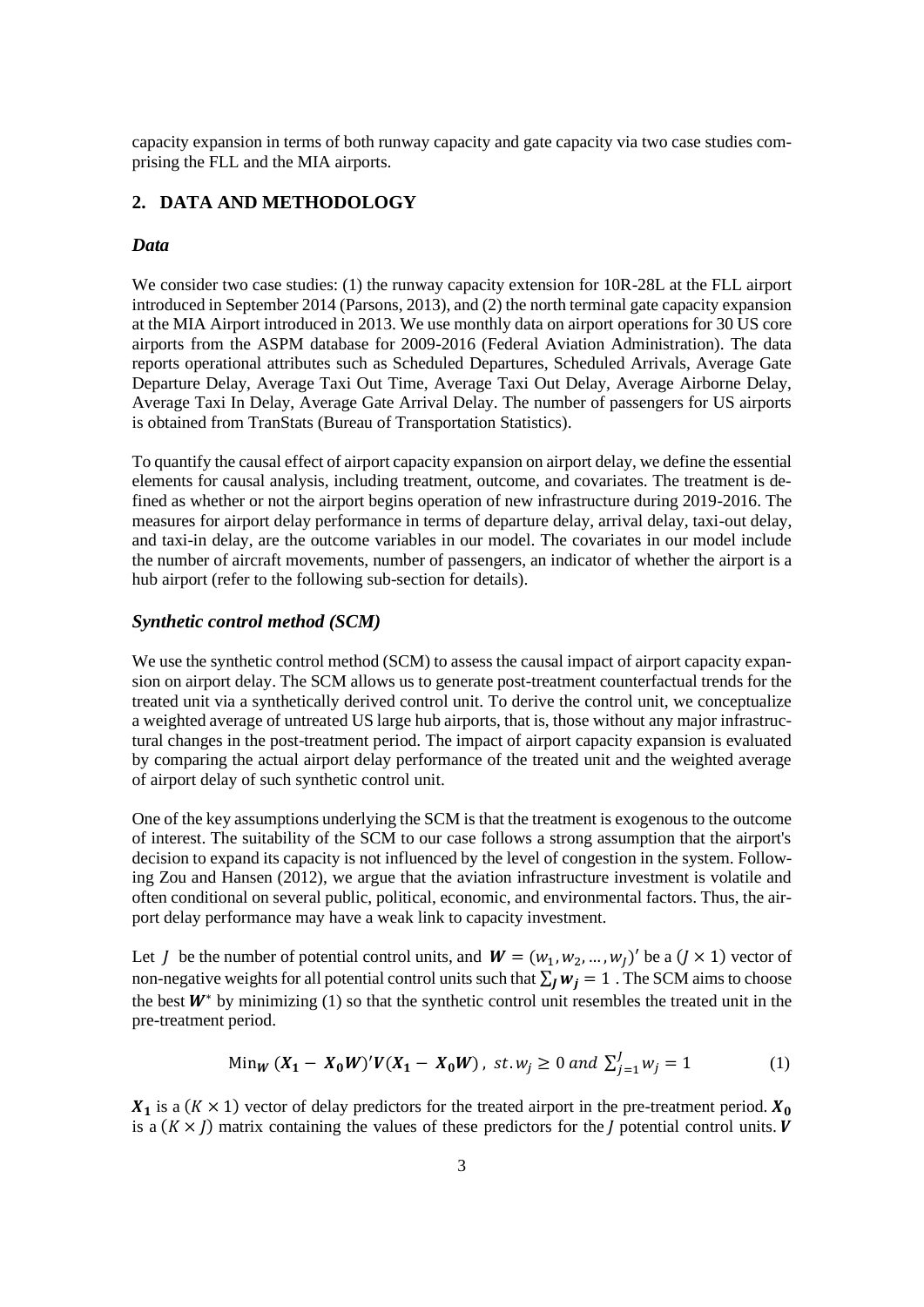represents a  $(K \times K)$  diagonal matrix reflecting the relative importance of different predictors. To address the potential bias caused by the non-random treatment assignment, SCM minimizes the difference of predictors between the treated unit and synthetic control unit in pre-treatment period, which also shows a good parallel trend fitting for the outcome of treated unit and synthetic control unit in pre-treatment period. Once the synthetic control airport is constructed with the  $W^*$ , we compare the airport delay of treated airport against the synthetic control airport, that is,

$$
Y_1 - Y_0 W^*
$$

where  $Y_1$  is the ( $T \times 1$ ) vector of the outcome variable of interest for the treated airport at time  $t: t = 1, ... , T$  and  $Y_0$  is the corresponding  $(T \times I)$  matrix of the outcome variable for *I* control units.

### **3. RESULTS AND DISCUSSION**

#### *FLL Airport - runway capacity expansion*

Figure 1 shows the variation of the delay performance at FLL Airport in terms of departure delay, arrival delay, taxi-out delay, and taxi-in delay. The first red line corresponds to the introduction of the runway capacity expansion intervention at the airport in September 2014. The second red line marks the end of one year since the intervention. We note that runway capacity expansion causes a minor reduction in the departure delay during peak months with high traffic volume. The first post-treatment year consists of seven months with a more than 15% decrease in the departure delay, including Sept 2014, Oct 2014, Dec 2014, Jan 2015, May 2015, June 2015, July 2015. In October 2014, the departure delay of the treated airport was 21.76% less than the synthetic control airport. In addition, arriving flights also experience a significant decrease of more than 10% in the arrival delay during peak months. In December 2014, the arrival delay for the treated airport was 19.07% less than the synthetic control airport. Further, Figure 2 indicates a significant reduction in the taxi-out delay. Most months show a 30-50% decrease within the first year since the new infrastructure was introduced. In contrast, Figure 2 suggests that the runway capacity expansion significantly increases the taxi-in delay.

#### *MIA Airport - gate capacity expansion*

Figure 3 shows that both the departure and the arrival delay decrease substantially during peak months post introduction of the intervention. Within the first year after the intervention, our results suggest a decrease of more than 15% in the departure delay in most of the peak months with high air traffic volume, including Mar 2013, Jun 2013, Jul 2013, Aug 2013, Dec 2013, Jan 2014, Feb 2014. The percentage change in the departure delay in December 2013 is 46.47%. During the above peak months, the arrival delay also shows a more than 15% reduction, however, the average percentage gap for the peak months is around 20% lower than the departure delay. From Figure 4, we note that the gate capacity expansion does not significantly improve taxi-out delay, while the taxi-in delay performance is improved. Within the first year, most of the months have a more than 20% decrease in taxi-in delay, with January 2014 showing the maximum reduction with 46.54%.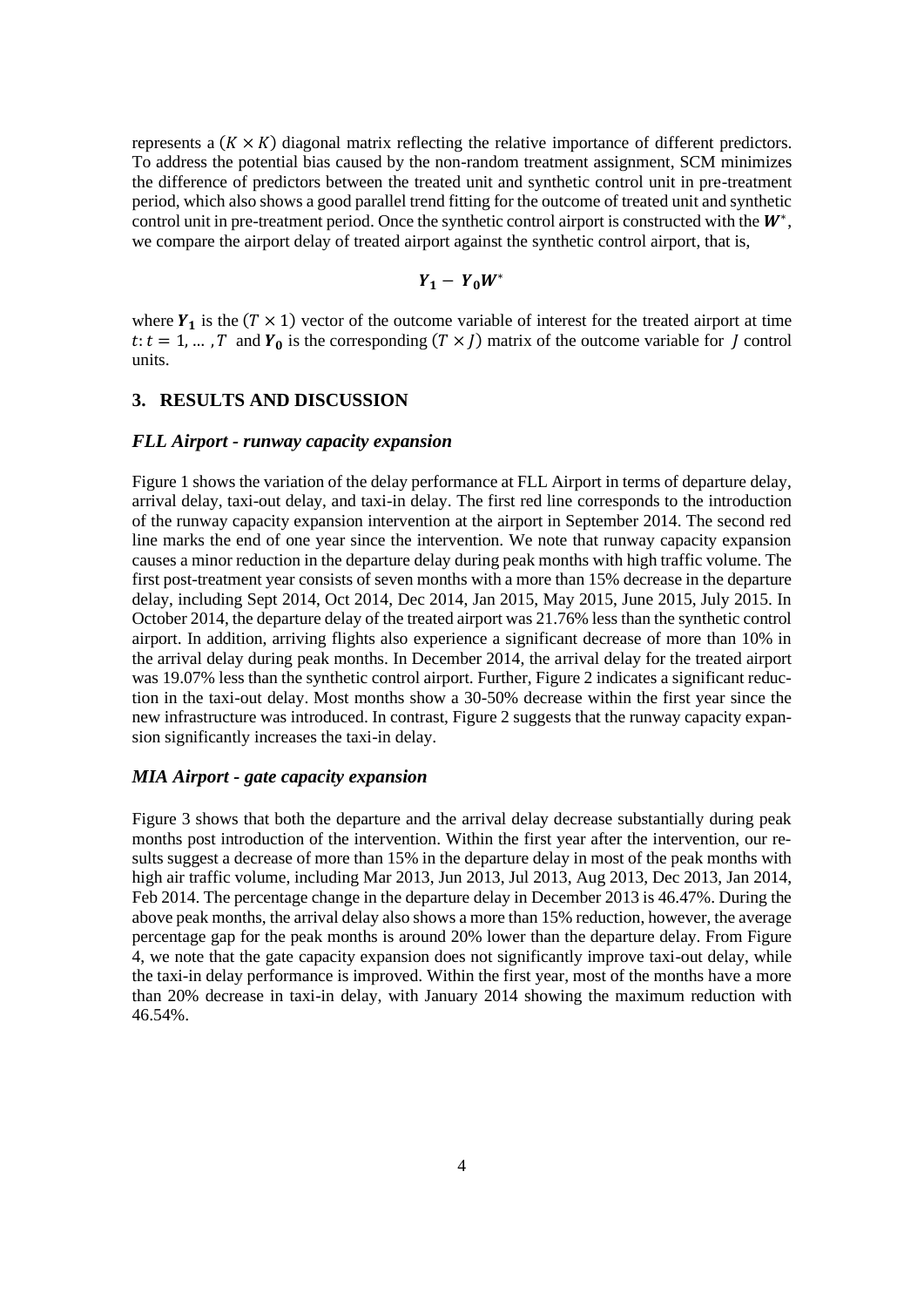

# **Figure 1: FLL Airport – Departure/Arrival Delay**



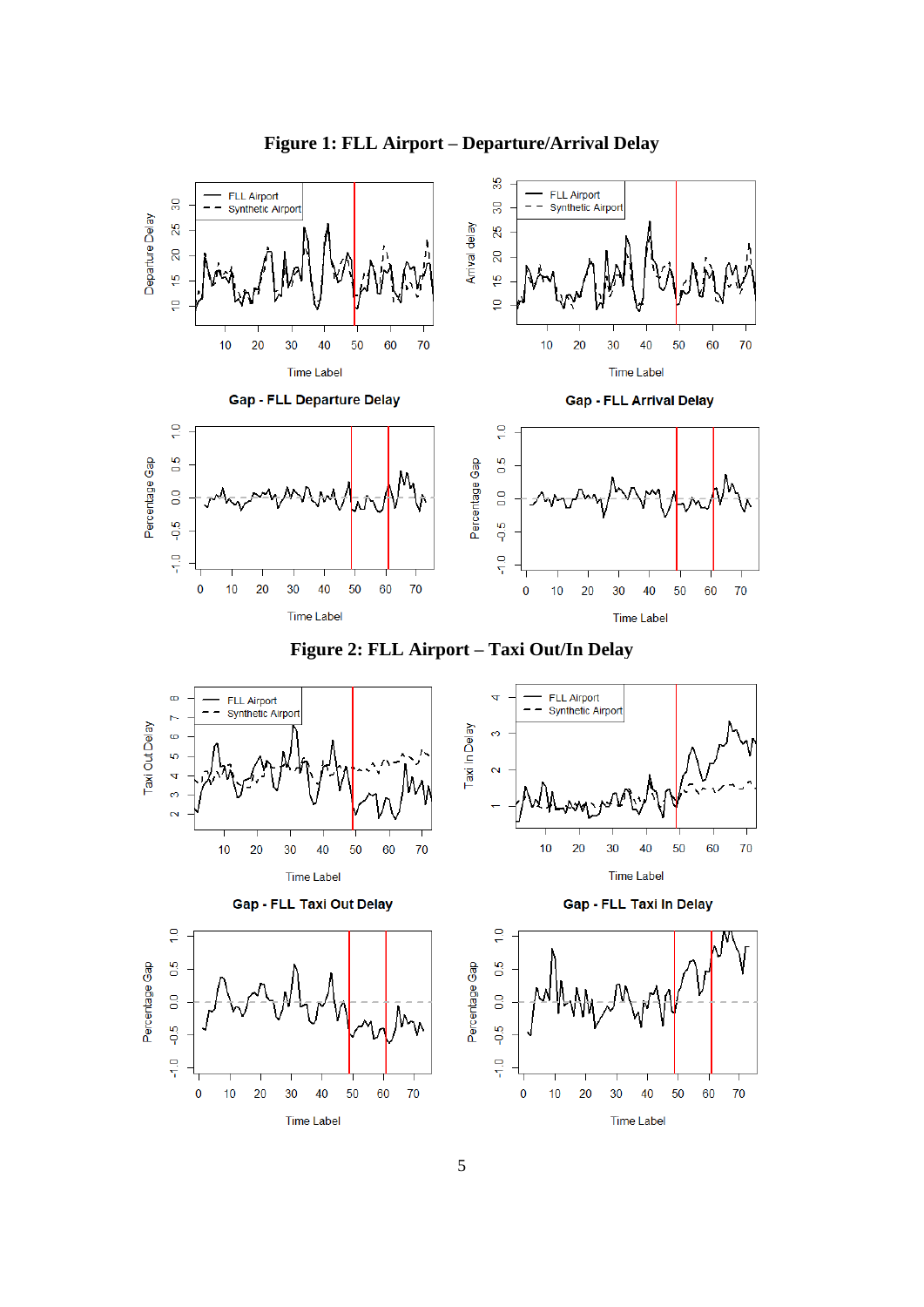

# **Figure 3: MIA Airport – Departure/Arrival Delay**



70

70

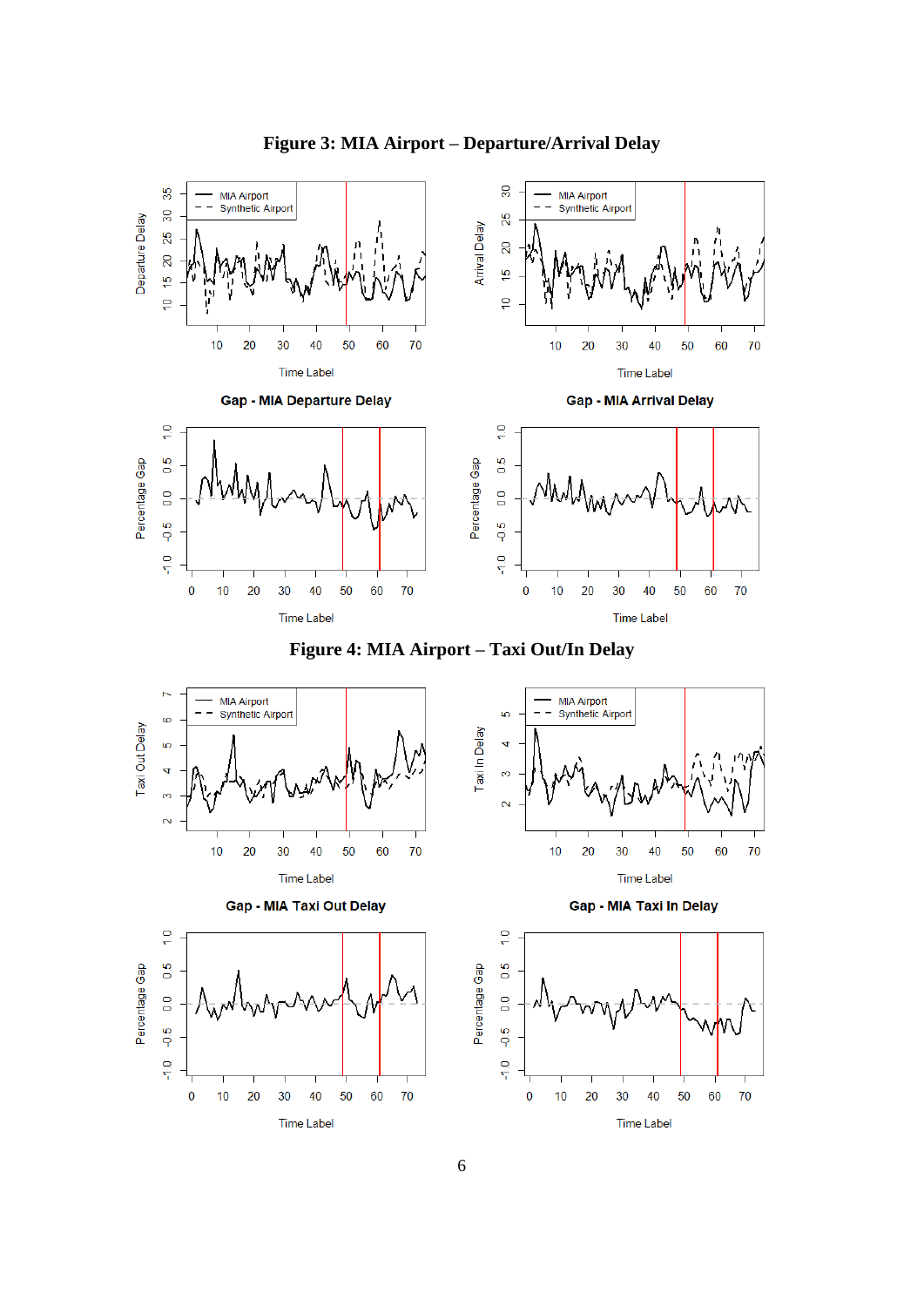#### **4. CONCLUSIONS**

This paper has quantified the impact of airport capacity expansion on airport delay via two case studies, (1) the FLL Airport runway expansion in 2014 and (2) the MIA Airport gate capacity expansion in 2013. We note that previous ex-post analyses investigate such impacts via a simple before-and-after comparison that does not adjust for potential confounding bias arising from external factors, temporal trends, and non-random assignment of the treatment. In this paper, we use a synthetic control method (SCM) to generate a synthetic airport that delivers the counterfactual trends for the treated airport in the post-treatment period. Our results for the FLL Airport runway capacity expansion suggest that both departure delay and arrival delay during peak months decrease by 15% relative to the synthetic control airport. In addition, the intervention also results in a significant decline in the taxi-out delay, however, it increases taxi-in delay. The gate capacity expansion in the MIA substantially relieves departure delay, arrival delay, and taxi-in delay, while suggesting no statistically significant improvement in taxi-out delay.

Note that the current work is based on the assumption that the treatment is exogenous, that is, airport delay does not cause investment of airport capacity. While this assumption may hold for airports that primarily focus on customer experience and satisfaction as argued in some previous studies, generalization of this assumption seems unreasonable. Therefore, we aim to extend this work by relaxing the exogenous treatment assumption and developing a model that is more generalized.

#### **REFERENCES**

Zografos, K., Andreatta, G. and Odoni, A. eds., 2013. *Modelling and managing airport performance*. John Wiley & Sons.

Pyrgiotis, N., Malone, K.M. and Odoni, A., 2013. Modelling delay propagation within an airport network. *Transportation Research Part C: Emerging Technologies*, *27*, pp.60-75.

Wells, A.T., 1992. *Airport planning & management*.

Janic, M., 2000. *Air transport system analysis and modelling* (Vol. 16). CRC Press.

Dray, L., 2020. An empirical analysis of airport capacity expansion. *Journal of Air Transport Management*, *87*, p.101850.

Hong Kong International Airport, 2016. *Press Releases, Media Centre - Hong Kong International Airport.* [online] Available at: <https://www.hongkongairport.com/en/media-centre/press-release/2016/pr\_1209>.

United States General Accounting Office (GAO), 2003. Aviation Infrastructure: Challenges Related to Building Runways and Actions to Address Them.

Hansen, M., Tsao, J., Huang, S.C.A. and Wei, W., 1998. Empirical analysis of airport capacity enhancement impacts: A case study of DFW airport. *University of California, Berkeley*.

Hansen, M., 2004. Post-deployment analysis of capacity and delay impacts of an airport enhancement: case of a new runway at Detroit. *Air Traffic Control Quarterly*, *12*(4), pp.339-365.

Hansen, M. and Wei, W., 2006. Multivariate analysis of the impacts of NAS investments: A case study of a capacity expansion at Dallas-Fort Worth Airport. *Journal of Air Transport Management*, *12*(5), pp.227-235.

Wei, W. and Hansen, M., 2006. An aggregate demand model for air passenger traffic in the huband-spoke network. *Transportation Research Part A: Policy and Practice*, *40*(10), pp.841-851.

Woodburn, A. and Ryerson, M., 2014. Airport capacity enhancement and flight predictability. *Transportation Research Record*, *2400*(1), pp.87-97.

Jorge, J.D. and de Rus, G., 2004. Cost–benefit analysis of investments in airport infrastructure: a practical approach. *Journal of Air Transport Management*, *10*(5), pp.311-326.